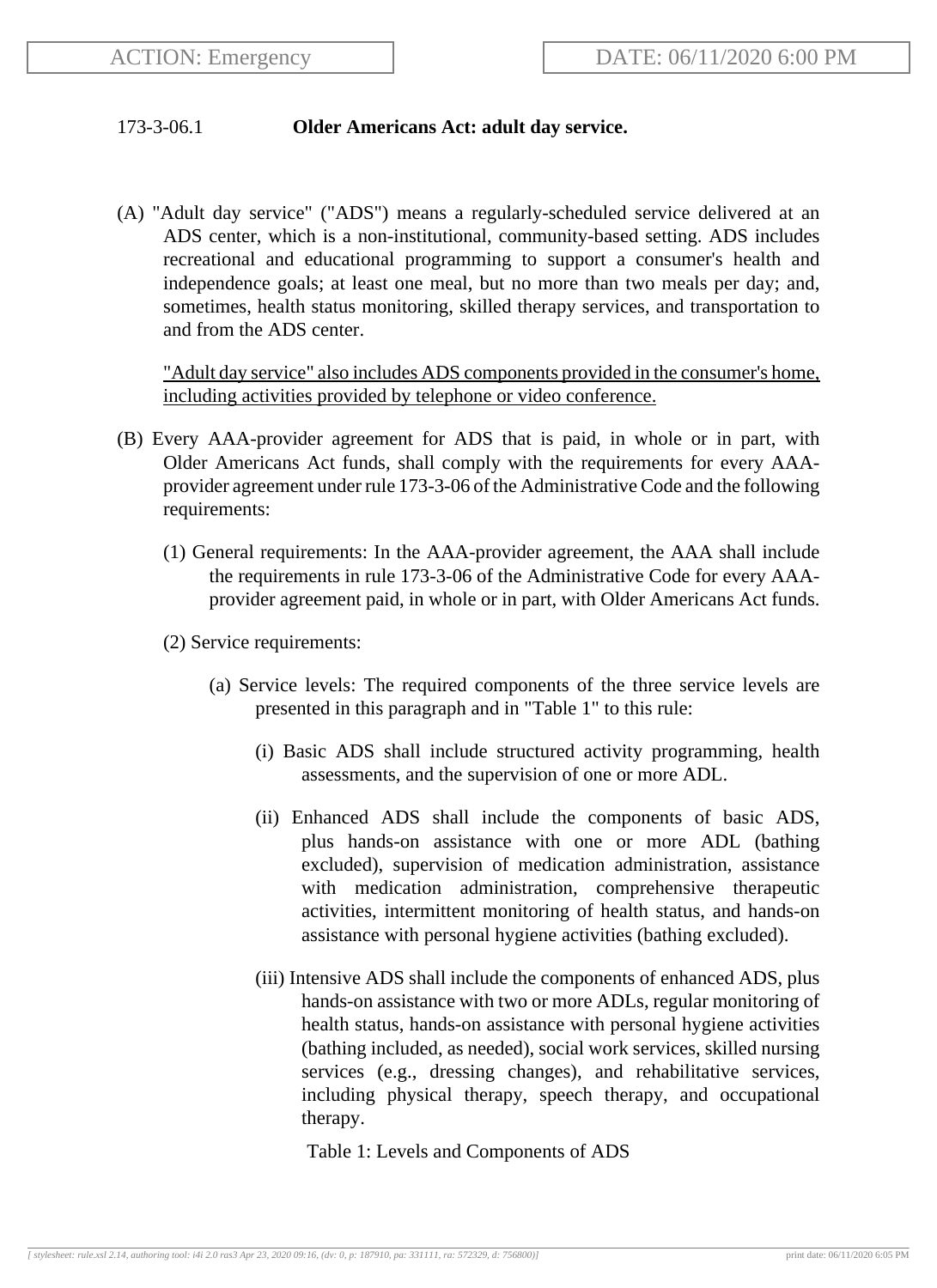|                                                            | <b>BASIC ADS</b> | <b>ENHANCED ADS</b>                           | <b>INTENSIVE ADS</b>                              |
|------------------------------------------------------------|------------------|-----------------------------------------------|---------------------------------------------------|
| Structured activity<br>programming                         | Yes              | Yes                                           | Yes                                               |
| <b>Health assessments</b>                                  | Yes              | Yes                                           | Yes                                               |
| Supervision of ADLs                                        | One or more ADL  | One or more ADL                               | All ADLs                                          |
| Hands-on assistance<br>with ADLs                           | N <sub>0</sub>   | Yes, one or more<br>ADL (bathing<br>excluded) | Yes, minimum of<br>two ADLs (bathing<br>included) |
| Hands-on assistance<br>with medication<br>administration   | N <sub>o</sub>   | Yes                                           | Yes                                               |
| Comprehensive<br>therapeutic activities                    | No               | Yes                                           | Yes                                               |
| Monitoring of health<br>status                             | N <sub>0</sub>   | Intermittent                                  | Regular                                           |
| Hands-on assistance<br>with personal<br>hygiene activities | N <sub>o</sub>   | Yes (bathing)<br>excluded)                    | Yes (bathing<br>included, as needed)              |
| Social work services                                       | N <sub>o</sub>   | N <sub>o</sub>                                | Yes                                               |
| Skilled nursing<br>services                                | N <sub>0</sub>   | N <sub>o</sub>                                | Yes                                               |
| Rehabilitative<br>services                                 | N <sub>o</sub>   | N <sub>o</sub>                                | Yes                                               |

(b) Transportation: The provider shall transport each consumer to and from the ADS center by performing a transportation service that complies with rule 173-3-06.6 of the Administrative Code, unless the provider enters into a contract with another provider who complies with rule 173-3-06.6 of the Administrative Code, or unless the caregiver provides or designates another person or non-provider, other than the ADS center provider, to transport the consumer to and from the ADS center.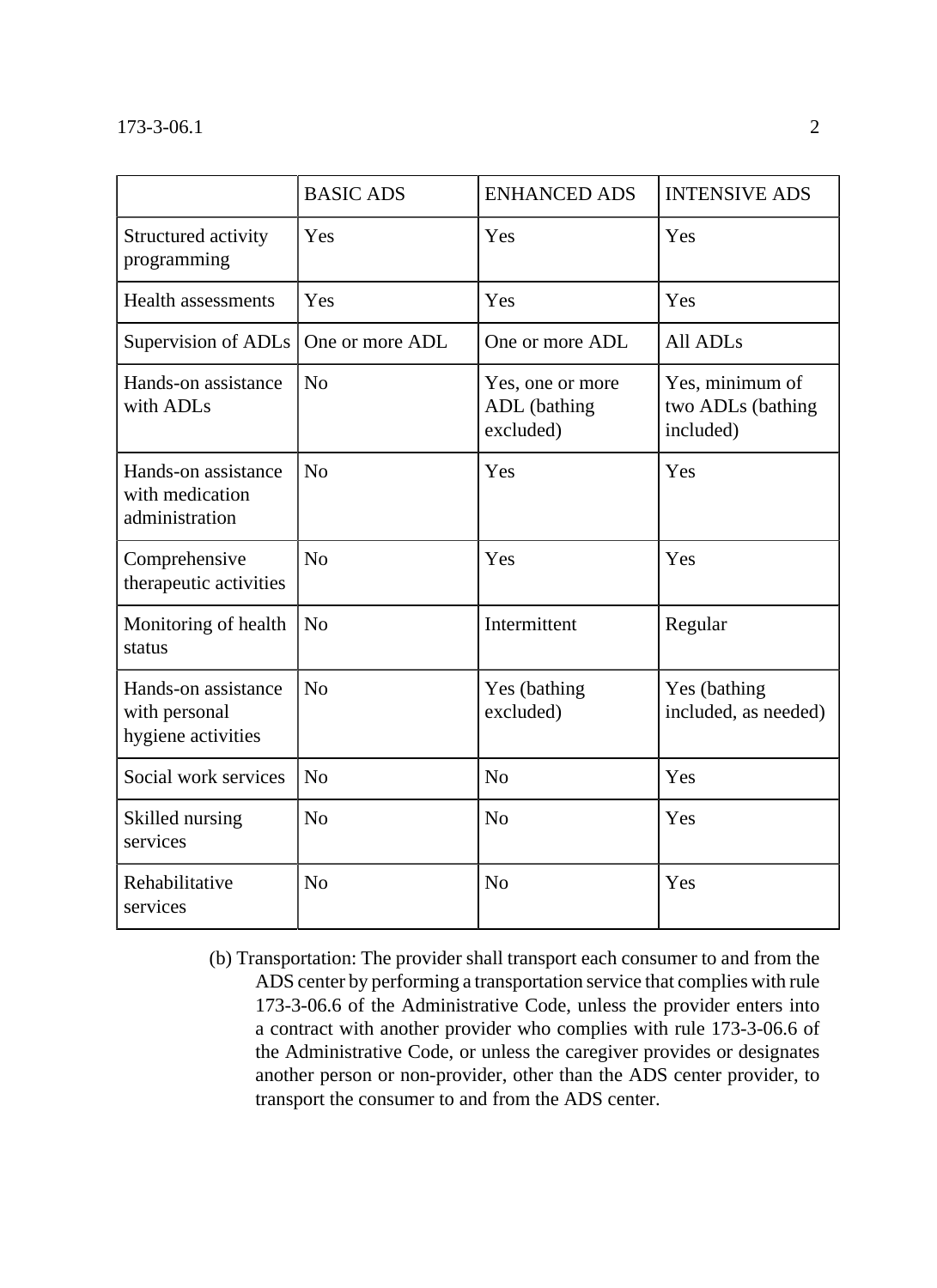- (c) Case manager's assessment: If the consumer receives a case management service, as defined under section 102(a)(11) of the Older Americans Act, as part of care coordination:
	- (i) The case manager shall assess each consumer's needs and preferences then specify which service level will be approved for each consumer; and,
	- (ii) The provider shall retain records to show that it provides the service at the level that the case manager authorized.
- (d) Provider's initial assessment:
	- (i) The provider shall assess the consumer before the end of the consumer's second day of attendance at the center. If the consumer is enrolled in care coordination, the provider may substitute a copy of the case manager's assessment of the consumer if the case manager assessed the consumer no more than thirty days before the consumer's first day of attendance at the center.
	- (ii) The initial assessment shall include both of the following components:
		- *(a)* Functional and cognitive profiles that identify the ADLs and IADLs that require attention or assistance of ADS center staff; and,
		- *(b)* Social profile including social activity patterns, major life events, community services, caregiver data, formal and informal support systems, and behavior patterns.
- (e) Health assessment: No later than thirty days after the consumer's initial attendance at the ADS center or before the consumer receives the first ten units of service at the ADS center, whichever comes first, the provider shall either obtain a health assessment of each consumer from a licensed healthcare professional whose scope of practice includes health assessments or require a staff member who is such a licensed healthcare professional to perform a health assessment of each consumer. The health assessment shall include the consumer's psychosocial profile and shall identify the consumer's risk factors, diet, and medications. If the licensed healthcare professional who performs the health assessment is not a staff member of the provider, the provider shall retain a record of the professional's name and phone number.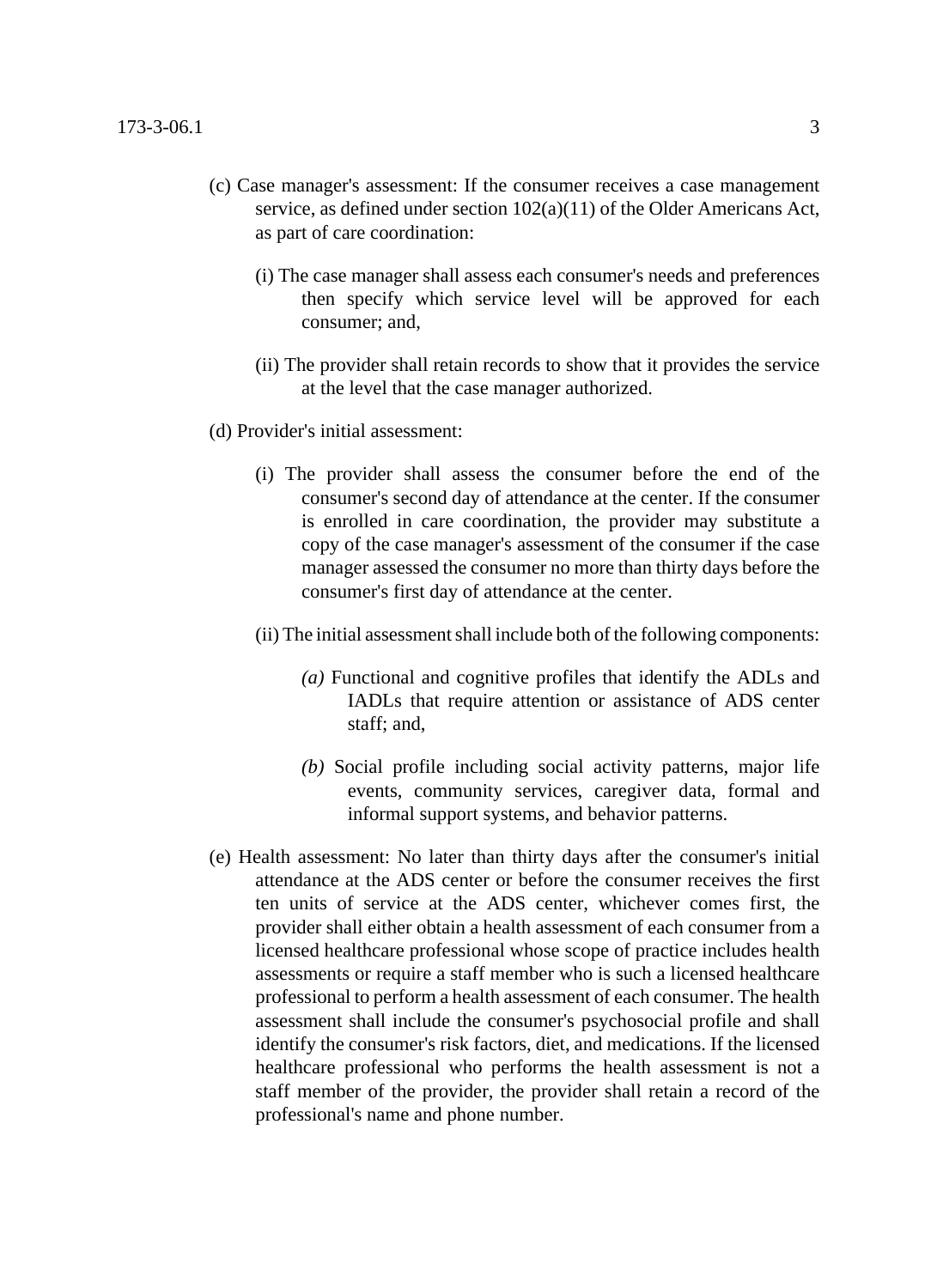- (f) Activity plan: No later than thirty days after the consumer's initial attendance at the ADS center or before the consumer receives the first ten units of service at the ADS center, whichever comes first, the provider shall either obtain the services of a licensed healthcare professional whose scope of practice includes developing activity plans to draft an activity plan for each consumer or the provider shall require a staff member who is such a licensed healthcare professional to draft an activity plan for each consumer. The plan shall identify the consumer's strengths, needs, problems or difficulties, goals, and objectives. The plan shall describe the consumer's:
	- (i) Interests, preferences, and social rehabilitative needs;
	- (ii) Health needs;
	- (iii) Specific goals, objectives, and planned interventions of ADS that meet the goals;
	- (iv) Level of involvement in the drafting of the plan, and, if the consumer has a caregiver, the caregiver's level of involvement in the drafting of the plan; and,
	- (v) Ability to sign his or her signature versus alternate means for a consumer signature.
- (g) Plan of treatment: Before administering medication or meals with a therapeutic diet, and before providing a nursing service, nutrition counseling, physical therapy, or speech therapy, the provider shall obtain a plan of treatment from a licensed healthcare professional whose scope of practice includes making plans of treatment. The provider shall obtain the plan of treatment at least every ninety days for each consumer that receives medication, a nursing service, nutrition counseling, physical therapy, or speech therapy. For diet orders that may be part of a plan of treatment, a new diet order is not required every ninety days. Instead, the provider shall comply with the diet-order requirements for therapeutic diets under rule 173-4-05 of the Administrative Code.
- (h) Interdisciplinary care conference:
	- (i) Frequency: The provider shall conduct an interdisciplinary care conference for each consumer at least once every six months.
	- (ii) Participants: The provider shall conduct the conference between the provider's staff members and invitees who choose to participate.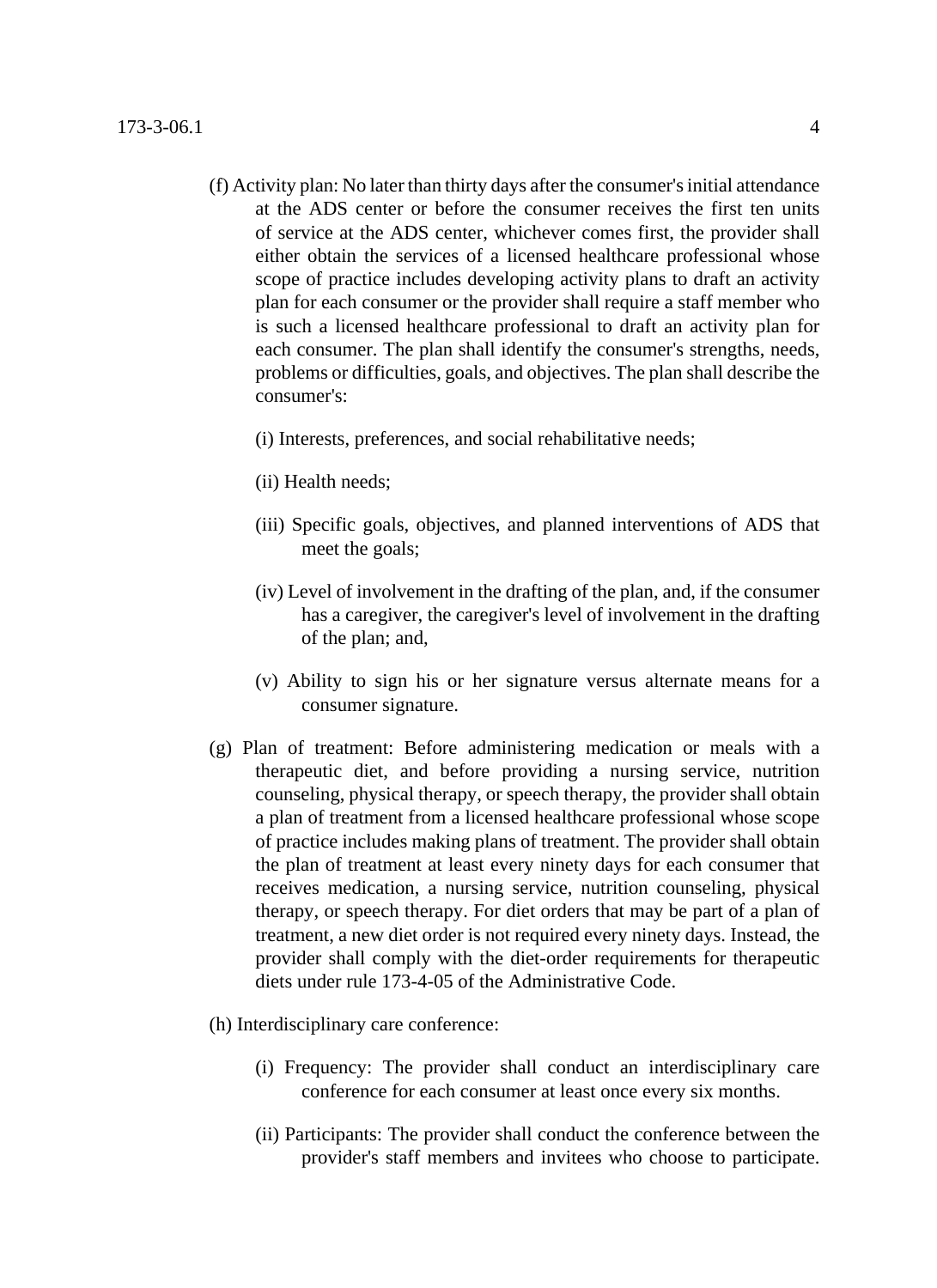If the consumer receives case management as part of care coordination, the provider shall invite the case manager to participate in the conference. The provider shall invite any licensed healthcare professional who does not work for the provider, but who provided the provider with a health assessment of the consumer or an activity plan for the consumer, to participate in the conference. If the consumer has a caregiver, the provider shall invite the caregiver to the conference. The provider shall also invite the consumer to the conference. The provider shall invite the case manager, licensed healthcare professional, caregiver, or consumer by providing the date and time to the case manager seven days before the conference begins.

- (iii) Revise activity plan: If the conference participants identify changes in the consumer's health needs, condition, preferences, or responses to the service, the provider shall obtain the services of a licensed healthcare professional whose scope of practice includes developing activity plans to revise the activity plan accordingly or shall require a staff member who is such a licensed healthcare professional to revise the activity plan accordingly.
- (iv) Records: The provider shall retain records on each conference's determinations.
- (i) Activities: The provider shall post daily and monthly planned activities in prominent locations throughout the center.
- (j) Lunch and snacks:
	- (i) The provider shall provide lunch and snacks to each consumer who is present during lunchtime or snacktime.
	- (ii) The provision of lunch shall comply with the meal service requirements of rule 173-4-05 of the Administrative Code.
- (3) Center requirements:
	- (a) Specifications: The provider shall only perform ADS in a center with the following specifications:
		- (i) If the center is housed in a building with services or programs other than ADS, the provider shall assure that a separate, identifiable space and staff are available for ADS activities during all hours in which the provider provides ADS in the center.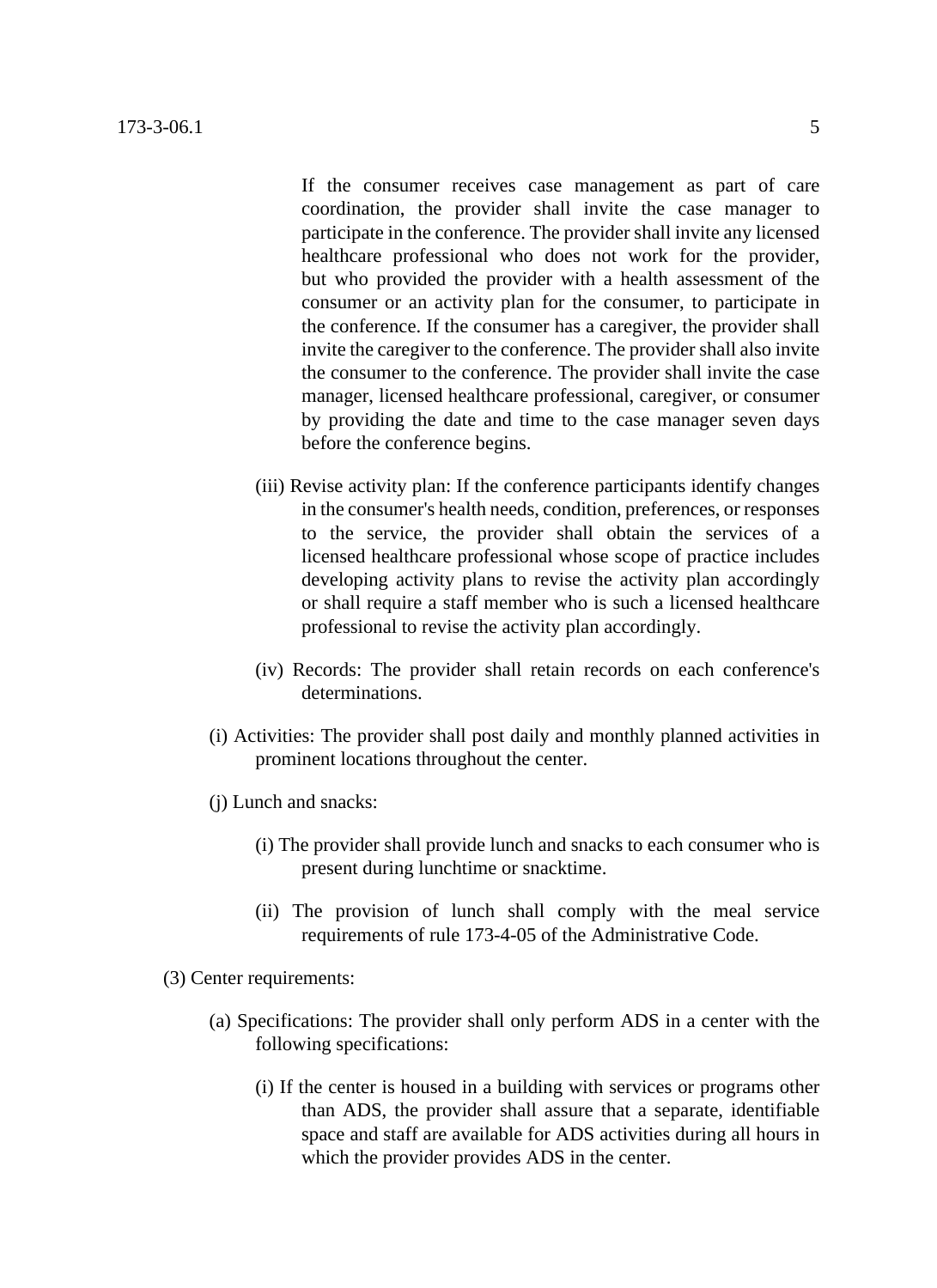- (ii) The center shall comply with the "ADA Accessibility Guidelines for Buildings and Facilities" in appendix A to 28 C.F.R. Part 36 (July 1, 2015).
- (iii) The center shall have at least sixty square feet per individual that it serves, excluding hallways, offices, rest rooms, and storage areas.
- (iv) The provider shall store consumers' medications in a locked area that the provider maintains at a temperature that meets the storage requirements of the medications.
- (v) The provider shall store toxic substances in an area that is inaccessible to consumers.
- (vi) The center shall have at least one toilet for every ten individuals present that it serves and at least one wheelchair-accessible toilet.
- (vii) If the center provides intensive ADS, the center shall have bathing facilities suitable to the needs of consumers who require intensive ADS.
- (b) Emergency safety plan:
	- (i) The provider shall develop and annually review a fire inspection and emergency safety plan.
	- (ii) The provider shall post evacuation procedures in prominent locations throughout the center.
- (c) Evacuation drills:
	- (i) At least quarterly, the provider shall conduct an evacuation drill from the center while consumers are present.
	- (ii) The provider shall retain records on the date and time it completes each evacuation drill.
- (d) Fire extinguishers and smoke alarms:
	- (i) The provider shall have fire extinguishers and smoke alarms in the center and shall provide routine maintenance to them.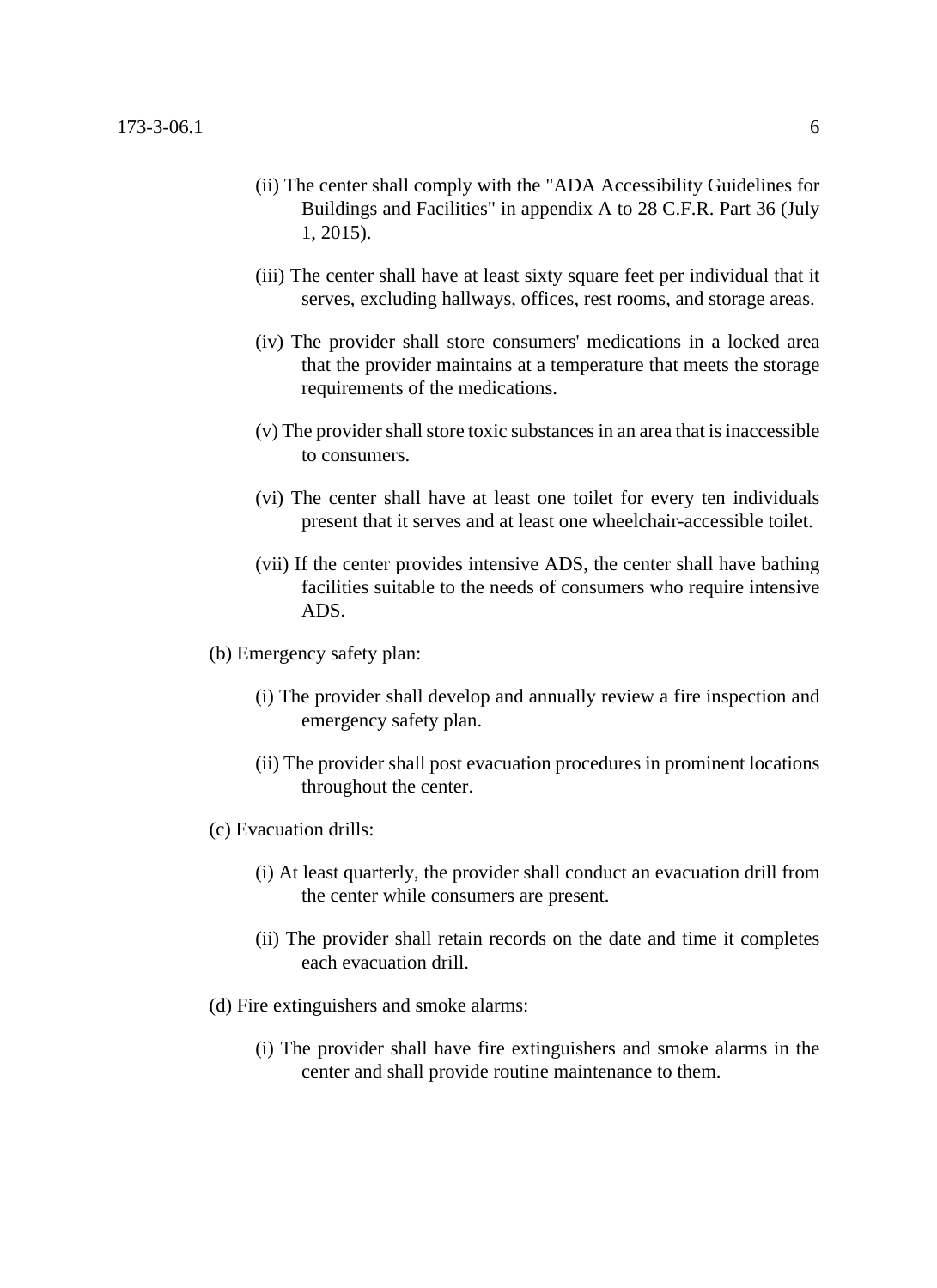(ii) At least annually, the provider shall conduct an inspection of the fire extinguishers and smoke alarms and shall document the completion of each inspection.

(4) Staffing levels:

- (a) The provider shall have at least two staff members present whenever more than one consumer is present, including one who is a paid personal care staff member and one who is certified in CPR.
- (b) The provider shall maintain a staff-to-consumer ratio of at least one staff member to every six ten consumers at all times while providing on-site services.
- (c) The provider shall have one RN, or LPN under the direction of an RN, present whenever a consumer who receives enhanced ADS or intensive ADS requires components of enhanced ADS or intensive ADS that fall within a nurse's scope of practice.
- (d) The provider shall employ an activity director to direct consumer activities.
- (5) Provider qualification:
	- (a) Type of provider: A provider shall only provide ADS if the provider is an agency provider.
	- (b) Staff qualifications:
		- (i) Every RN, LPN under the direction of an RN, social worker, physical therapist, physical therapy assistant, speech therapist, dietitian, occupational therapist, or occupational therapy assistant planning to practice as a personal care staff member shall possess a current, and valid license to practice in their profession.
		- (ii) The activity director shall possess at least one of the following:
			- *(a)* A baccalaureate or associate degree in recreational therapy or a related degree.
			- *(b)* At least two years of experience as an activity director, activity assistant or a related position.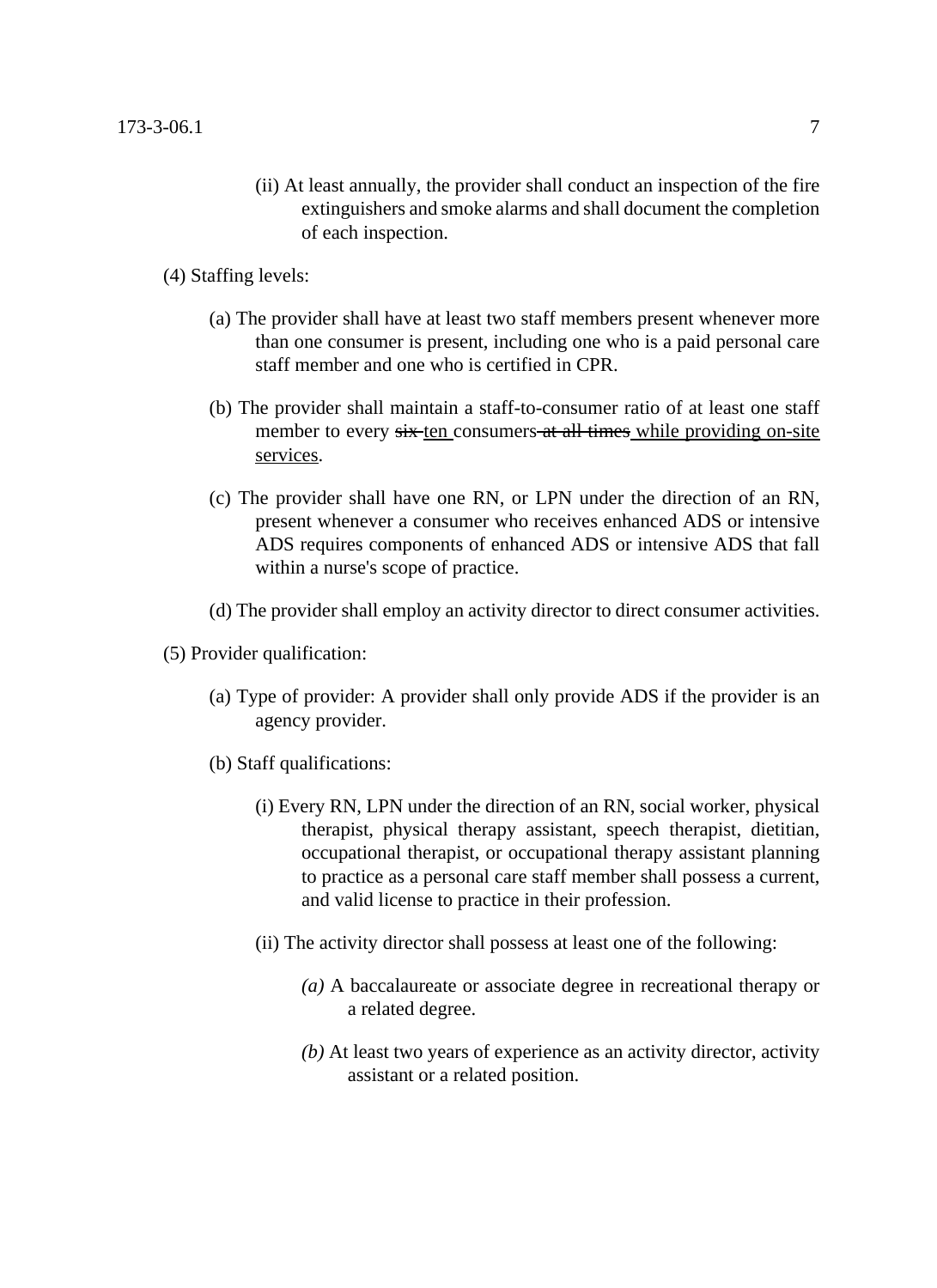- *(c)* Compliance with the qualifications required to direct consumer activities in a nursing facility under paragraph (G) of rule 3701-17-07 of the Administrative Code.
- *(d)* A certification from the national certification council for activity professionals (NCCAP).
- (iii) Each activity assistant shall possess at least one of the following:
	- *(a)* A high school diploma;
	- *(b)* A high school equivalence diploma as defined in section 5107.40 of the Revised Code; or,
	- *(c)* At least two years of employment in a supervised position to provide personal care, to provide activities, or to assist with activities.
- (iv) Each personal care aide shall possess at least one of the following:
	- *(a)* A high school diploma;
	- *(b)* A high school equivalence diploma as defined in section 5107.40 of the Revised Code;
	- *(c)* At least two years of employment in a supervised position to provide personal care, to provide activities, or to assist with activities; or,
	- *(d)* The successful completion of a vocational program in a health or human services field.
- (v) Each staff member who provides transportation to consumers shall comply with all requirements under rule 173-3-06.6 of the Administrative Code.
- (vi) The provider shall retain records to show that each staff member who has in-person interaction with consumers complies with the staff qualifications under paragraph (B)(4)(b) of this rule.
- (c) Staff training:
	- (i) Orientation: Before each new personal care aide provides an ADS, the provider shall train the staff member on all of the following: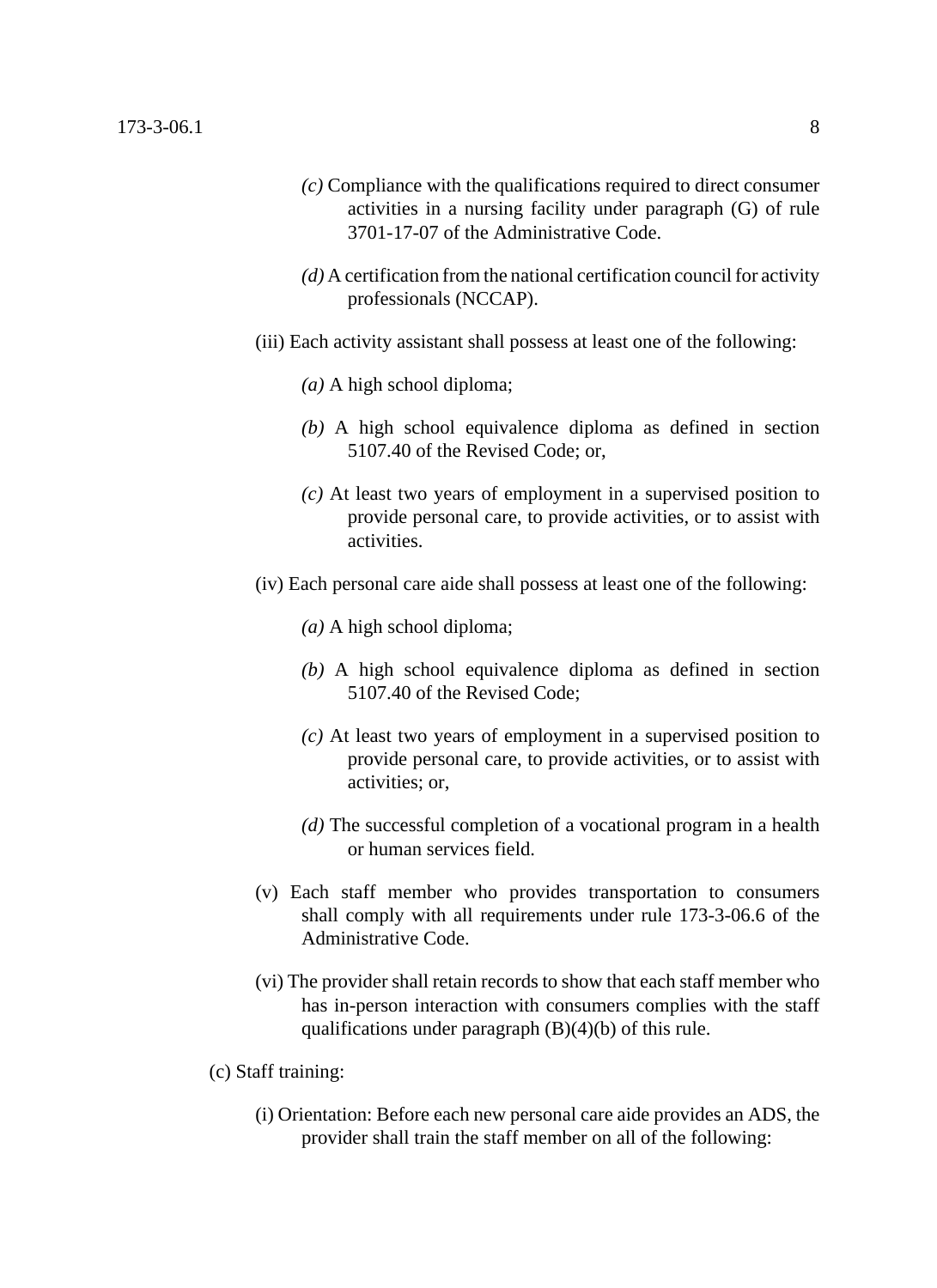- *(a)* The expectation of employees;
- *(b)* The provider's ethical standards;
- *(c)* An overview of the provider's personnel policies;
- *(d)* A description of the provider's organization and lines of communication;
- *(e)* Incident reporting procedures; and,
- *(f)* Universal precautions for infection control.
- (ii) Task-based training: Before each new personal care aide provides an ADS, the provider shall provide task-based training.
- (iii) Continuing education: Each staff member shall complete at least eight hours of in-service or continuing education on appropriate topics each calendar year, unless the staff person holds a professional certification that requires at least eight hours in order to maintain the certification.
- (iv) Records: The provider shall retain records showing that it complies with the training requirements under paragraph  $(B)(4)(c)$  of this rule. In doing so, the provider shall list the instructor's title, qualifications, and signature; date and time of instruction; content of the instruction; and name and signature of ADS personal care staff completing the training.
- (d) Performance reviews:
	- (i) The provider shall complete a performance review of each staff member in relation to the staff member's job description.
	- (ii) The provider shall retain records to show that it complies with paragraph  $(B)(5)(d)(i)$  of this rule.
- (6) Service verification:
	- (a) The provider shall verify that each episode of adult day service for which it bills was provided by one of the following two methods: collecting the consumer's name, date of service, consumer's arrival and departure times, and consumer's mode of transportation (if provided in an ADS center). As an attestation that the consumer received the service, the provider may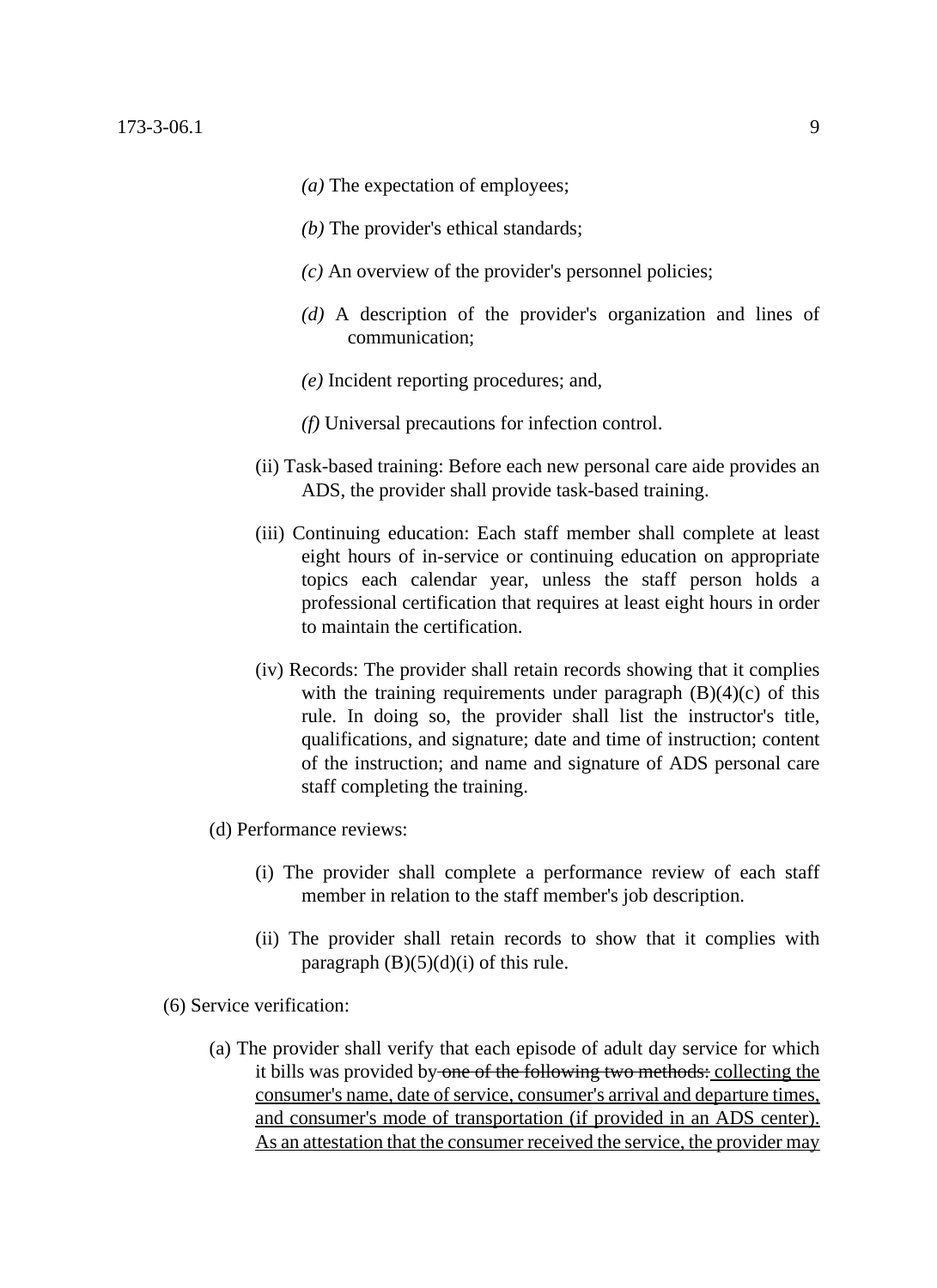also collect a unique identifier of the consumer, including the consumer's handwritten or electronic signature, handwritten or electronic initials, fingerprint, stamp, mark, password, barcode, or swipe card.

- (i) The provider may use an electronic system if the system does all of the following:
	- *(a)* Collects the consumer's name, date of service, consumer's arrival and departure times, consumer's mode of transportation, and an identifier (e.g., electronic signature, fingerprint, password, swipe card, bar code) unique to the consumer.
	- *(b)* Retains the information it collects.
	- *(c)* Produces reports, upon request, that the AAA can monitor for compliance.
- (ii) The provider may use a manual system if the provider documents the consumer's name, date of service, consumer's arrival and departure times, and consumer's mode of transportation, and collects the handwritten signature of the consumer. If the consumer is unable to produce a handwritten signature, the consumer's handwritten initials, stamp, or mark are acceptable if the AAA authorizes such an alternative.
- (b) In the AAA-provider agreement, the AAA shall not prohibit a provider from using an electronic system or daily attendance roster to collect and retain the records this rule requires.

## (C) Units of service:

- (1) Units of ADS are calculated as follows:
	- (a) One-half unit is less than four hours of ADS per day.
	- (b) One unit is four to eight hours of ADS per day.
	- (c) A fifteen-minute unit is each fifteen-minute period of time over eight hours up to, and including, a maximum of twelve hours of ADS per day.
- (2) A unit of ADS does not include a transportation service, as defined by rule 173-3-06.6 of the Administrative Code, even if the transportation service is provided to transport the consumer to or from the ADS center.